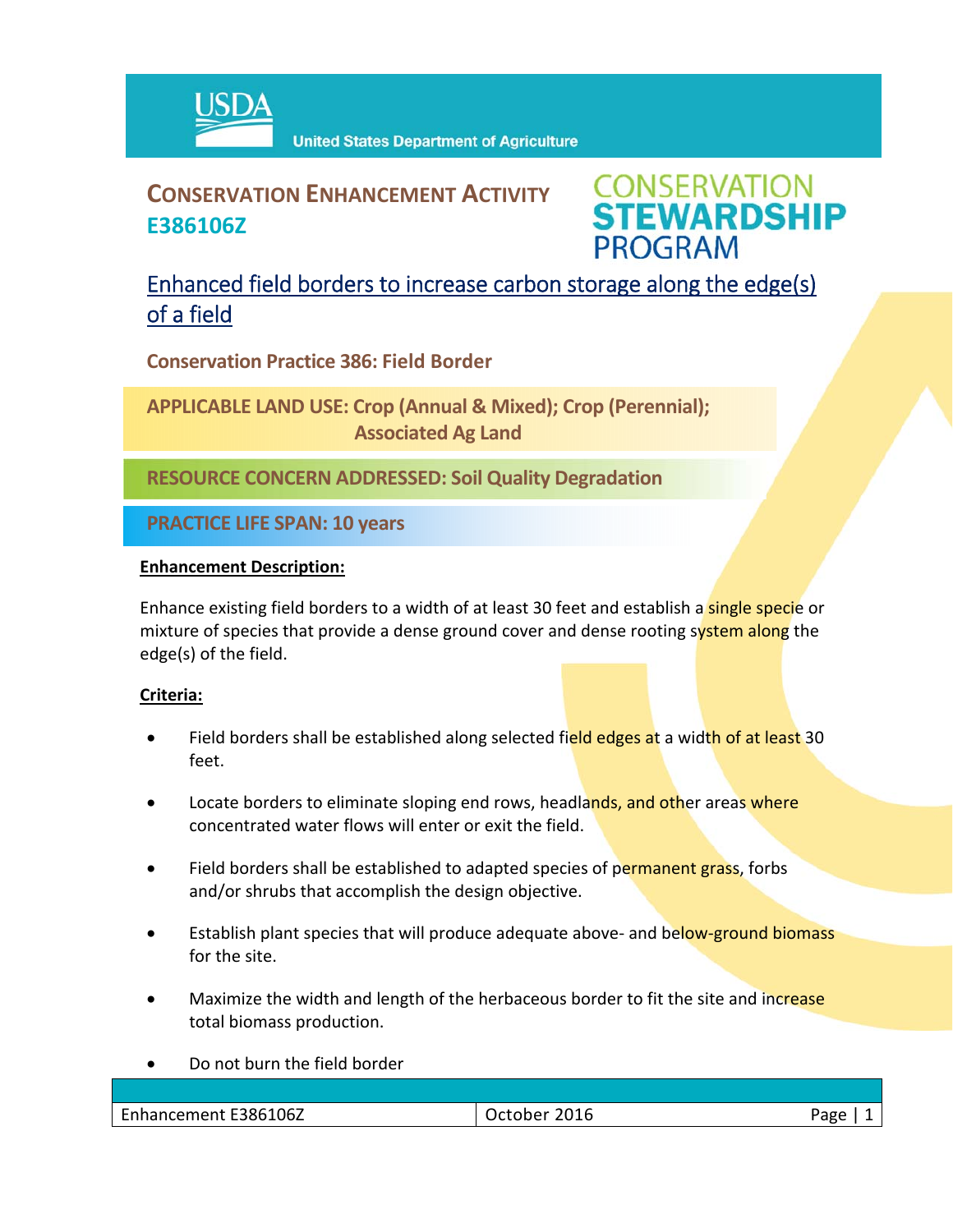

 Do not disturb the roots of the established vegetation with tillage.



- Plants selected for field borders will have the physical characteristics necessary to produce adequate round cover and dense rooting system. No plant listed by the state as a noxious or invasive species shall be established in the field border.
- Seedbed preparation, seeding rates, dates, depths, fertility requirements, and planting methods will be consistent with approved local criteria and site conditions.
- Ephemeral gullies and rills present in the planned border area will be eliminated as part of seedbed preparation. If present, ephemeral gullies and rills located immediately upslope from the planned border area need to be treated to ensure more of a sheet flow into the planned border area.
- Operation and maintenance requirements:
	- o Repair storm damage.
	- o Remove sediment from above, within and along the leading edge of the field border when accumulated sediment either alters the function of the field border or threatens the degradation of the planted species.
	- o Shut off sprayers and raise tillage equipment to avoid damage to field borders.
	- o Shape and reseed border areas damaged by animals, chemicals, tillage, or equipment traffic.
	- o Do not use the field border as a hay yard or machinery parking lot for any extended period of time, especially if doing so will damage or impair the function of the field border.
	- o Maintain desired vegetative communities and plant vigor by liming, fertilizing, mowing, disking, or burning and controlling noxious and invasive weeds to sustain effectiveness of the border.
	- o Repair and reseed ephemeral gullies and rills that develop in the border.
	- o When managing for wildlife, maintenance activities that result in disturbance of vegetation should not be conducted during the primary nesting, fawning and calving seasons. Activities should be timed to allow for regrowth before the growing season ends whenever possible.

| Enhancement E386106Z | 2016<br><b>October</b> | app |
|----------------------|------------------------|-----|